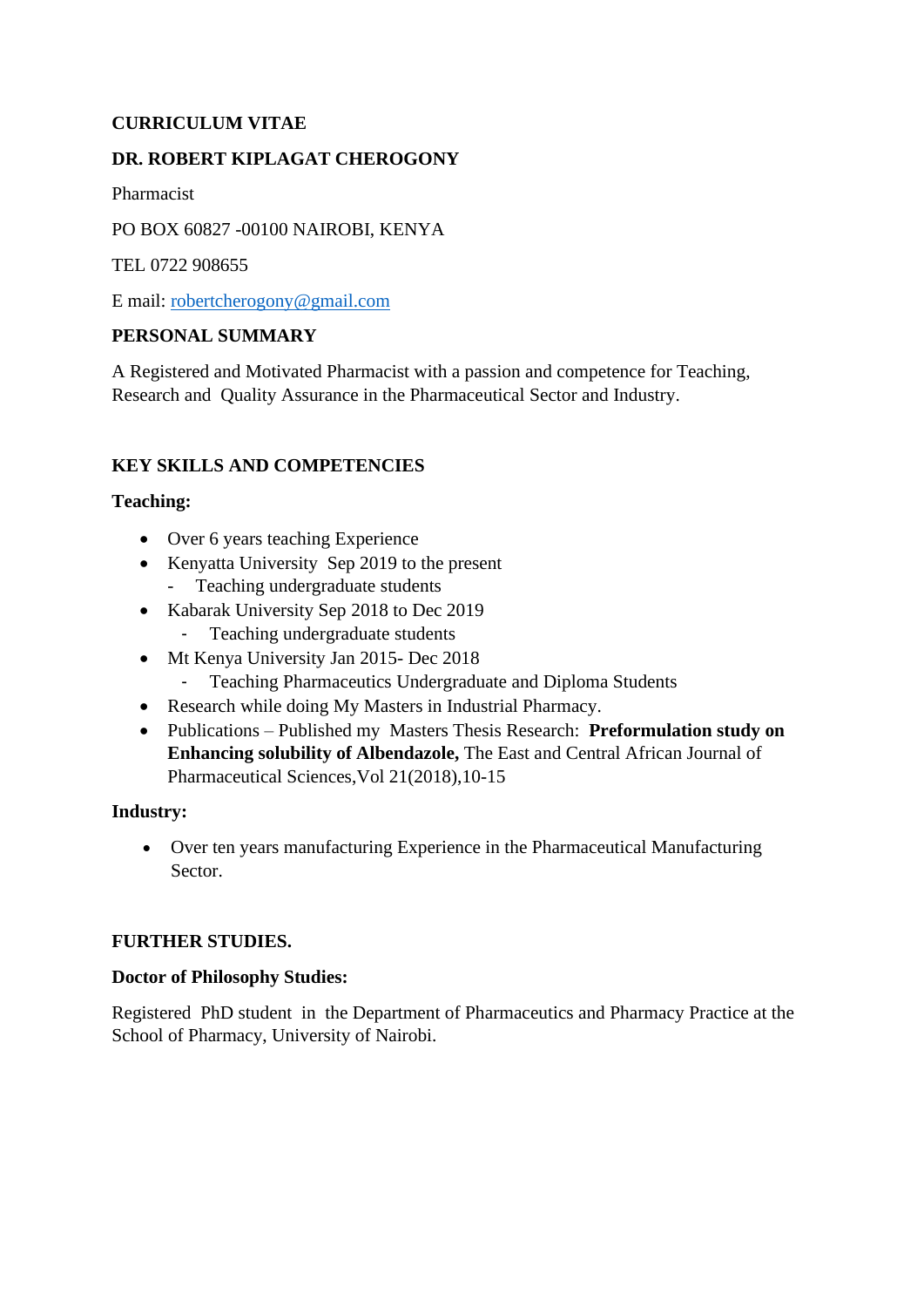### **WORK EXPERIENCE**

Kenyatta University Sept 2019 to date

• Lecturer Pharmaceutics

Responsibilities

- Teaching Undergraduate students
- Mentoring Pharmacy students
- Kabarak University: Sep 2018 to Dec 2019
- Lecturer Pharmaceutics

# **Responsibilities**

- Teaching Undergraduate students
- Mentoring Pharmacy students

Mount Kenya University,

Jan 2018 to Aug 2018

Tutorial Fellow

### **Responsibilities**

• Teaching Pharmaceutics undergraduates and Diploma Students

Jan 2015 to Dec 2017

Graduate Assistant

### **Responsibilities**

- Teaching Pharmaceutics -Diploma, Pharmaceutical Technology Students and now undergraduates (over 3 years).
- Liaison Person in charge of Student Indexing to the Pharmacy and Poisons Board
- School of Pharmacy in charge of Timetabling

# **Elys Chemical Industries Ltd February 2012 to Dec 2014.**

# **Site pharmacist, Elys Chemical Industries Unit 2 NAIROBI**

Responsibilities

- **•** Planning, scheduling and execution of production activities.
- **•** Monitoring of employee productivity and capacity utilization.
- **•** Preparation of daily, weekly and monthly production plans.
- **•** Management of training traceable to the Training Plan
- **•** Ensure that manufacturing procedures is carried out according to cGMP requirements.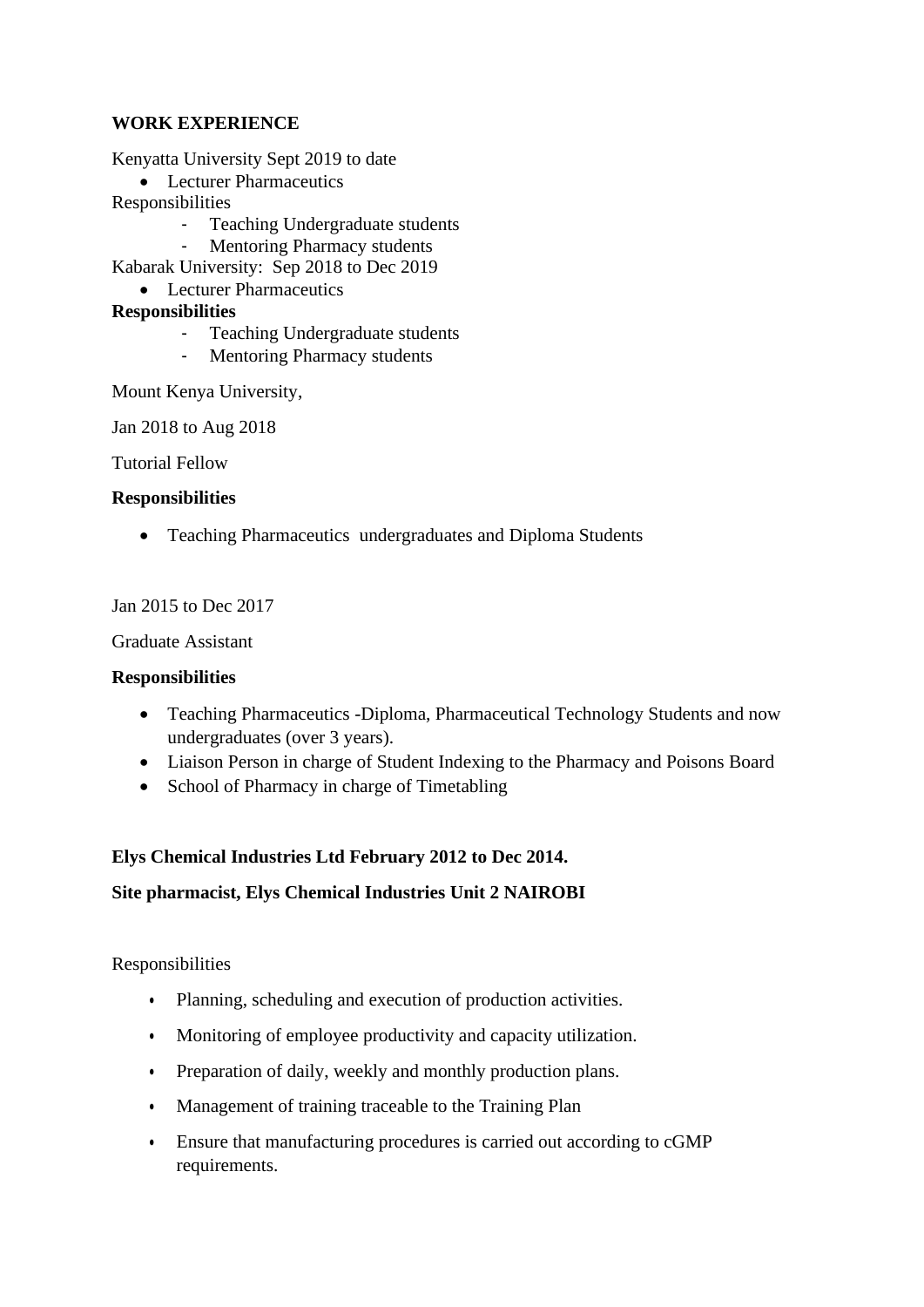- **•** Ensure that production operations are in accordance with the Batch Manufacturing Record.
- **•** Ensure monitoring of manufacturing environment and plant hygiene (sanitation, SOPs, validation, records, etc)
- **•** Management/performance of internal Quality, external audits and Inspections.
- **•** Ensure that investigations are carried out, including review and evaluation of related Corrective Action/Preventive Action.(CAPA's).
- **•** Ensure that appropriate process Validation, Qualifications, and Calibrations of all relevant equipments are performed and records kept.
- **•** Ensure that Health and Safety practices are adhered to.

# **Bioforce Pharmaceuticals Ltd- NAIROBI COMPANY PHARMACIST June 2010 to Jan 2012**

Responsible technical person for the day to day running of the pharmaceutical company such as;

- In charge of training of company employees including induction and on going training.
- Registration of Drugs being introduced to the market in the new Common Technical Document (CTD) format.
- Dealing with Pharmacy and Poisons Board and NDA in all issues
- Maintaining annual licenses, registrations, listings and patent information.
- Implementation of company protocols, procedures and documentation relating to all company activities including procurement, inventory control, storage and security.
- Receive, Investigate and Respond to Customer queries as pertains to Quality of products delivered to customers.
- Registration of Drugs being introduced to the market in the new Common Technical Document format.
- Doing data analysis and writing monthly reports
- Responding to Regulatory and legal Information requests i.e. Queries on Submission dossiers.
- Staying abreast of regulatory procedures and changes in regulatory climate
- Assisting in SOP development and review.
- Maintaining records on government legislation, regulations and guidelines.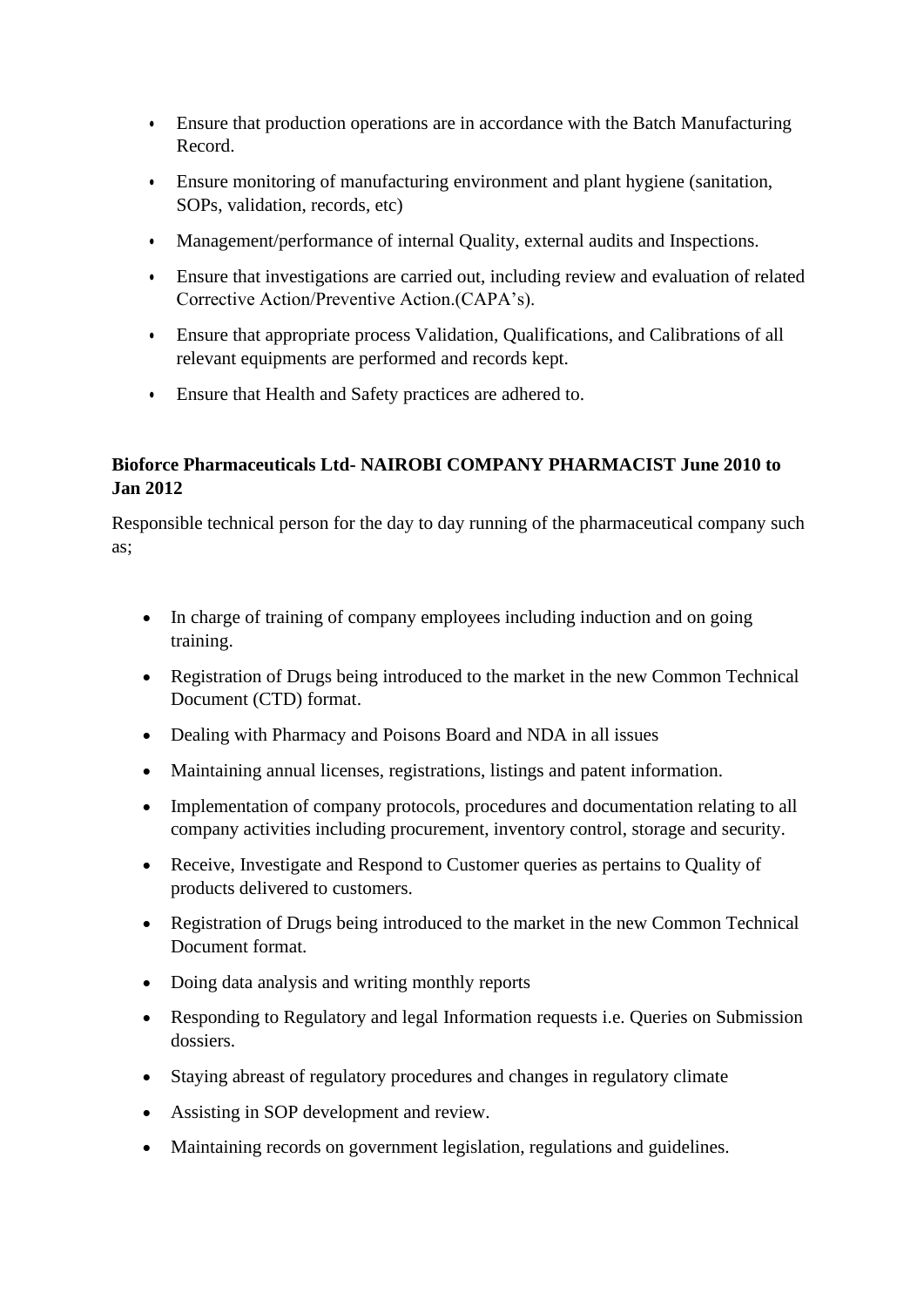Conducting research on submission requirements and regulation.

- Responding to Regulatory Affairs Staff Information requests.
- Compiling and organizing materials for submission reports.
- Monitoring applications on regulatory review
- Maintaining regulatory files.
- Organizing meetings with Regulatory Authorities' staff.
- Assisting in review and approval of advertising and promotional items.
- Coordinating internal Audits and Inspections.
- Maintaining records to comply with Regulatory Authorities' requirements.

### **Autosterile EA Ltd,**

## **COMPANY PHARMACIST AND QUALITY ASSURANCE MANAGER.**

### **June 2005 to May 2010**

- Responsible for all company related aspects of Quality Assurance
- Training Coordinated and was overall in charge of All company training, both internal and external Including marketing team
- Responsible for dealing with PPB as company pharmacist, marketing input, CMEs
- Supervision of Quality Control, Production, Warehouse and maintenance departments. In all 3 managers and 60 employees worked under me
- Increased production by over 30%.
- Supervision of Physical Inspection of Incoming Products prior to storage and reception at the warehouse
- Regular Inspection of warehouse and quality control laboratories to ensure pharmaceutical products and medical devices met legal and technical requirements for storage safety, quality and form to international standards.
- Producing reports using computer operating system BAS(Business Administration System) Later Upgraded to Navision.-Able to adapt to any computer operating system.
- Trained on ISO standards-Ouality Management System, Environmental, Health and Safety
- Ensured compliance to Quality Management System, Environmental, Health and Safety standards.
- Product Release/Rejection was the statutory Authorized Person that solely authorized products- both Raw Materials and Finished Products release (acceptance) or rejection.
- GMP training and Implementation -cGMP, GLP,GSP and GDP headed GMP implementation and activities within the plant . Developed and Improved employee appreciation and attitude towards cGMP and Quality Aspects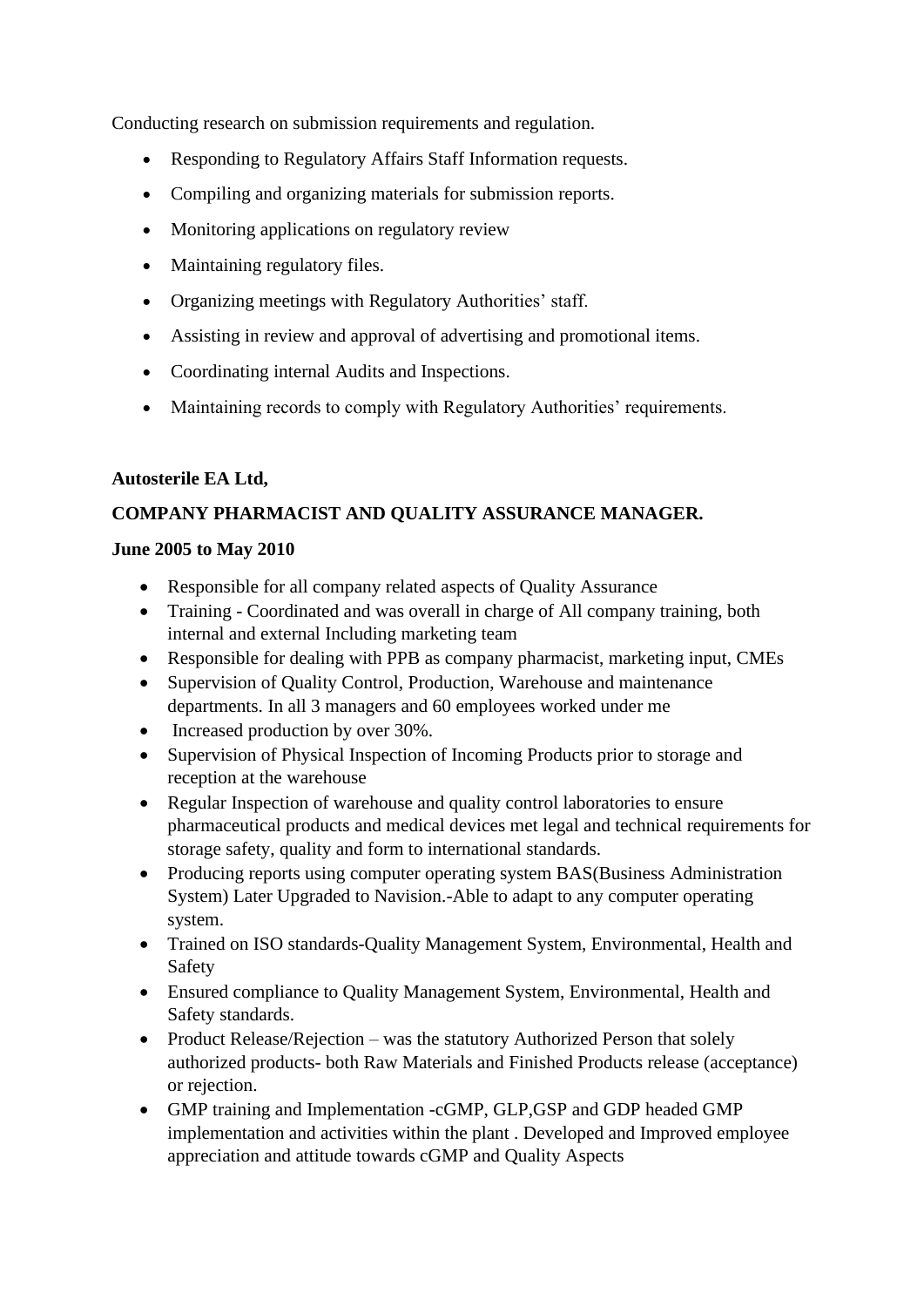- Company GMP Audits Coordinated Regulatory and Customer Visits including validatin all suppliers. Participated and scheduled internal and external cGMP Audits by regulatory Authorities eg NDA and PPB
- Documentation was terminally responsible for all company documentation. I updated all company documents including certificate of Analysis to conform to cGMP, BP and USP guidelines on documentation..
- Receive, Investigate and Respond to Customer queries as pertains to Quality of products delivered to customers.

### **Ivee Aqua Ltd, Athi River. May 2004 to May 2005**

## **Kinyo Pharmaceuticals Ltd June 1996 to April 2004**

### **PROFFESSIONAL**

- Registered with the Pharmacy and Poisons Board
- Member of the Pharmaceutical Society of Kenya

### **OTHER RESPONSIBILITIES**

- Secretary, Holy Innocents Tassia Parish, Embakasi, Nairobi and Chairman, St Stephens Small Christian Community,Tassia.
- Member of EMHC (Extraordinary Ministers of the Eucharist) who assist the priest to give holy communion and visit the sick.

### **EDUCATION:**

- Registered PhD student in Pharmaceutics, University of Nairobi
- Masters in Industrial Pharmacy (M Pharm 2017)
- Bachelor of Pharmacy Degree (B Pharm 1994) University of Nairobi 1989- 1993

#### **A-levels**

Sacho high school 1987 -1988